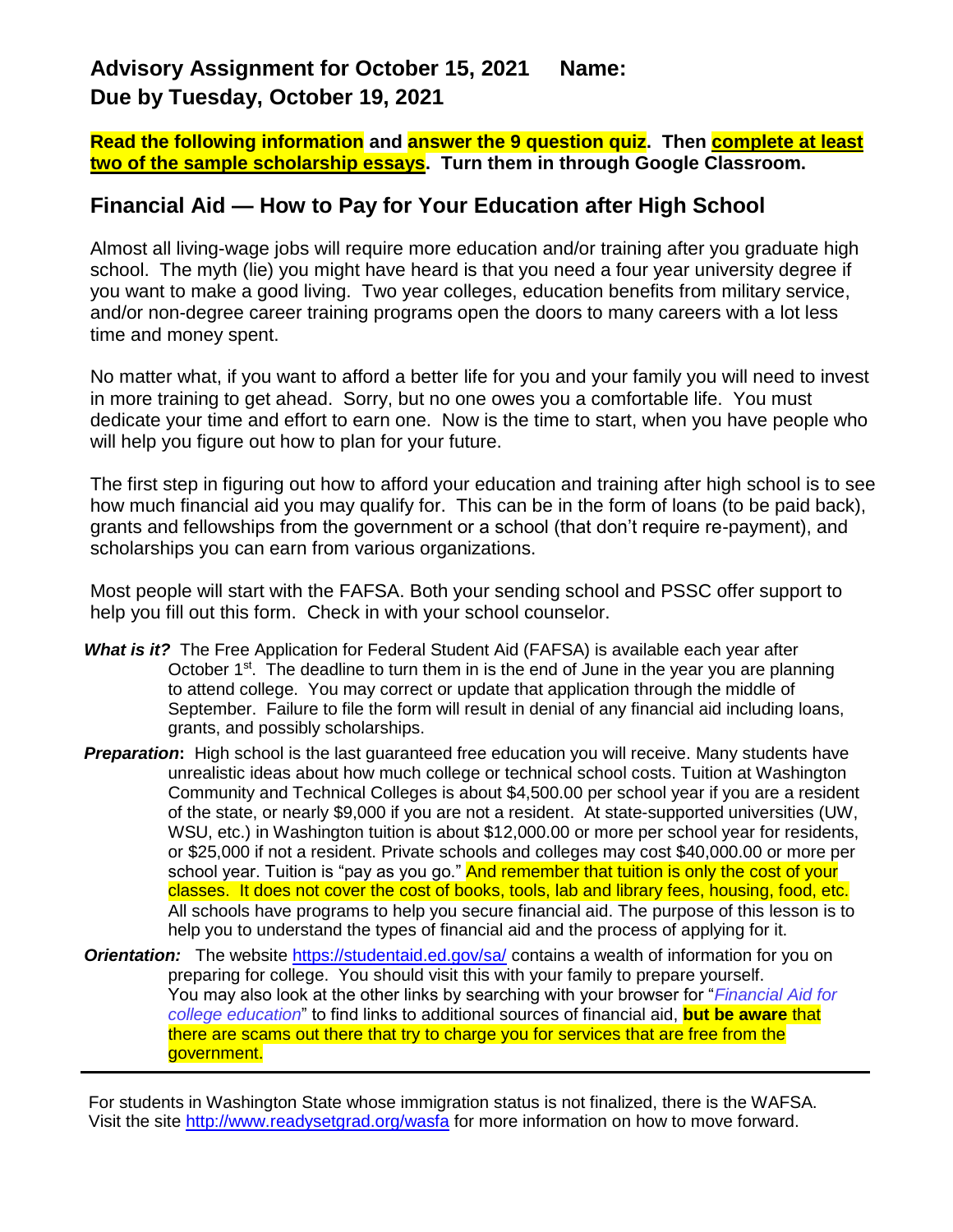# **What Types of Financial Aid Are There?**

Once you finish high school, all further education becomes your financial responsibility. This means that after graduation from high school you are going to have to pay for any college or technical school that you attend. There is a variety of financial aid available to students to help you pay tuition and other costs of further education (books, lab fees, tools, uniforms), but you must apply to a variety of sources to get this assistance. All colleges and technical schools have financial aid offices that help secure funding for your education. You need to understand what types of aid are available and how to apply for it. The following descriptions will help you understand the types of aid available.

- **Grants:** A gift of money from either some level of government or from a school to pay part of a student's expenses. A grant does not have to be repaid.
- **Scholarships:** A gift of money from a school, organization, or individual. Usually scholarships are granted on the basis of need, scholastic accomplishment, personal achievement, community service, and/ or potential service to college (such as playing on a sports team or in the band).
- **Fellowship:** A gift of money to pay for graduate school (programs after a student earns a four-year degree), usually requiring the student to teach a class or assist with beginning students.
- **Loans:** *Need-Based Loans*: Federal and/or state government subsidized interest payments require you show financial need to qualify. Payments on these loans are delayed until you are no longer attending a qualified school.

*Loans that are not need-based:* You pay the full interest with no subsidies available to you or your family. Payments for these usually start once you no longer attend school as well.

# **How Much Does College Tuition Cost if You Live in Washington State?**

State supported community and technical colleges in Washington like Highline or South Seattle charge around \$4,500 per year **for tuition** if you are a state resident.

State four-year universities like the University of Washington charge \$12,000 or more per year for tuition.

Private colleges and universities may charge \$40,000 or more per year.

Students who attend college or technical school still have to consider other expenses like room and board (where you live and what you eat), transportation to and from the school, textbooks, lab fees, and other expenses. The tuition that a student pays does not cover these expenses.

Each district provides support for students and their families who are wondering how to apply for and finance college or career training classes. The Highline School District maintains the following webpage to inform you of upcoming support sessions.

<https://www.highlineschools.org/departments/college-career-readiness/calendar>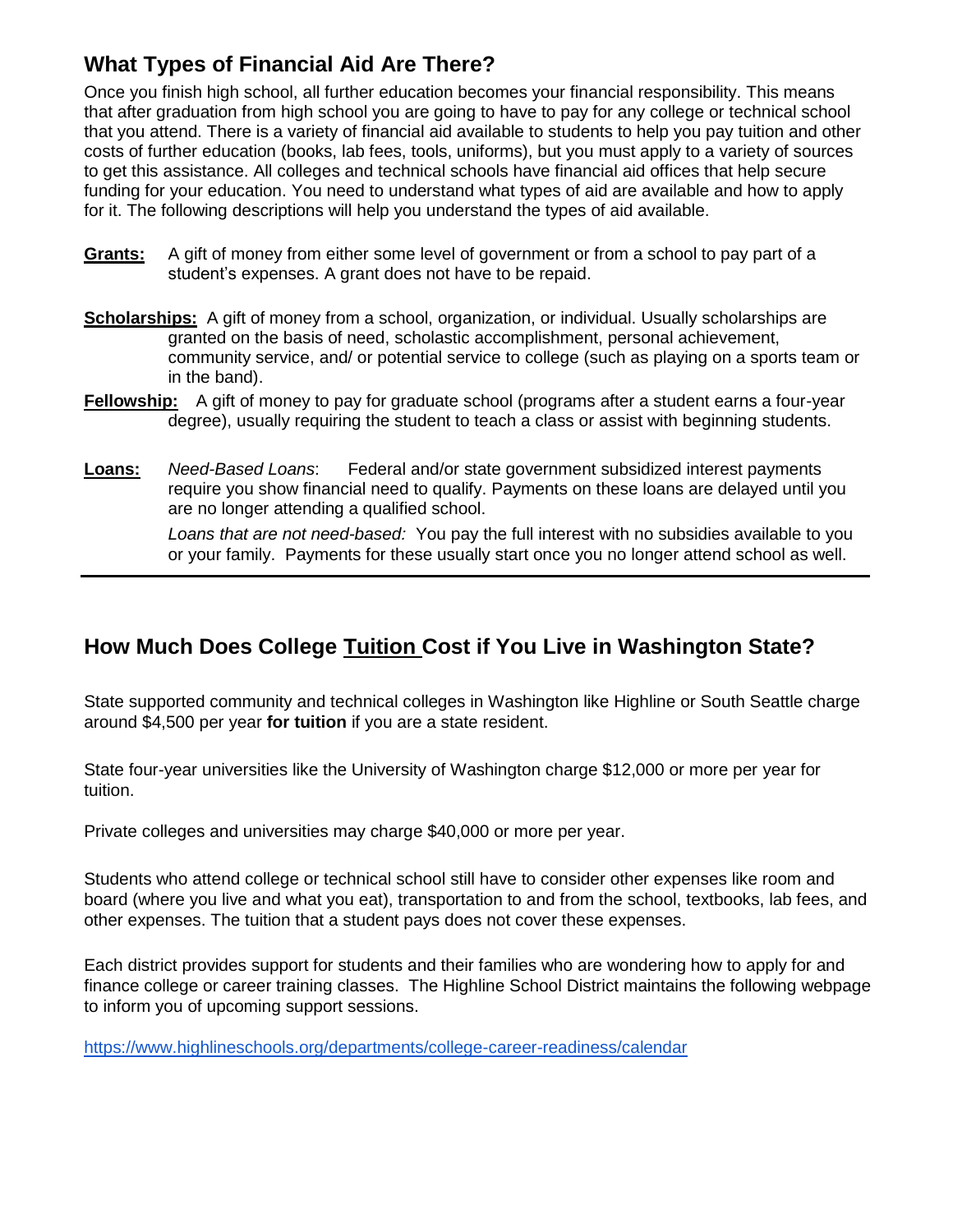#### **Step 1: What did you understand?** Name:

**Answer the following questions. Mark or highlight the appropriate letter for each question in the space provided.**

1. Community colleges such as Highline or Green River charge approximately how much for tuition per year?

| a. about \$100.00   | c. about \$4,500  |
|---------------------|-------------------|
| b. about \$4,500.00 | d. about \$40,000 |

2. Which of these is a gift of money from a college or the government to pay for part of a student's expenses? It is a form of financial aid that does not have to be paid back.

| a. Federally subsidized student loan | c. Financial aid |
|--------------------------------------|------------------|
| b. Private student loan              | d. Grant         |

3. Which of these is a type of loan where the government subsidizes (lowers) the interest payments. The student's family must have low income or limited financial resources in order to be eligible.

| a. Scholarship     | c. Fellowship |
|--------------------|---------------|
| b. Need-based loan | d. Grant      |

4. Which of these is a gift of money from a school, organization, or individual that is given on the basis of need or accomplishment

| a. Scholarship  | c. Tuition                  |
|-----------------|-----------------------------|
| b. Student loan | d. Cost of living allowance |

5. The cost of a year's resident tuition at a state supported school like the U. of Washington is approximately:

| a. $$4,500.00$  | c. $$25,000$                                                    |
|-----------------|-----------------------------------------------------------------|
| b. $$12,000.00$ | d. Tuition at all state supported colleges is free to residents |

6. Which of the following is not a cost that students attending college are required to pay or provide for?

| a. textbooks | c. living expenses |
|--------------|--------------------|
| b. tuition   | d. retirement plan |

7. Which of the following offices at a college will help students find information about paying for school?

| a. admissions office | c. security office      |
|----------------------|-------------------------|
| b. bursar's office   | d. financial aid office |

8. Scholarships might be given to students because of which of the following?

| a. financial need    | c. ability to play on a college sports team |
|----------------------|---------------------------------------------|
| b. community service | d. any/all of the above                     |

#### 9. Generally, which costs more?

a. state supported community or technical colleges (CTC)

b. state supported universities

c. private colleges or schools

d. all colleges cost the same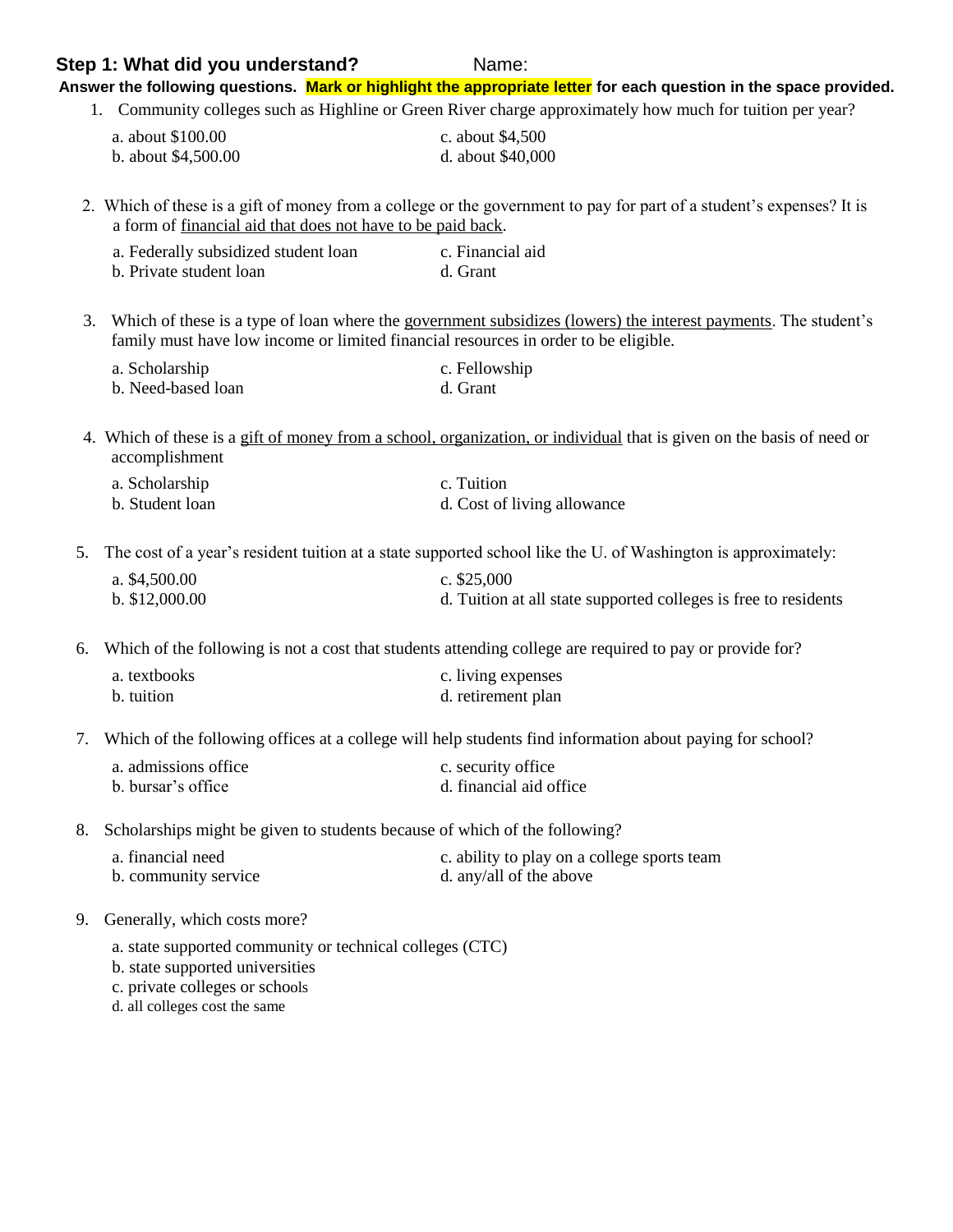# **Step 2: Preparing to Apply for Scholarships and Grants**

PSSC students have many opportunities to apply for scholarships both through the Skill Center and home schools. Almost all scholarship applications require that the student answer essay questions, in addition to the financial information you provide through your FAFSA application. Scholarship awards are often based on how well the student writes his or her story.

Mr. Pina and Mr. Ferry, as well as your instructor, can help you locate scholarship applications. If you have joined the Dean's List in Google Classroom then you already have some resources. If you haven't joined click here <https://classroom.google.com/c/MzkyNzI0Nzc3ODYy>, or use the Dean's List class code: sfrg5zl

While some of you are juniors, or non-graduating seniors, it is NEVER too early to begin writing scholarship responses for use later. The more you practice, the easier it is to adapt them in the future.

# **Written Scholarship Application Responses – Telling Your Story**

**Practice Scholarship Application Questions** – The following are similar to questions asked on scholarship applications. Pick two of the following questions, and answer each one with using about 150 words in paragraph form. Then submit them to your instructor. On the next two pages, you will see some great examples of past responses. Use them as inspiration, not duplication.

- 1. Describe your plans for the future (career and personal).
- 2. What community service have you performed during your high school years?
- 3. How has your class at PSSC influenced your life or career choice?
- 4. Describe your financial situation. Tell how you plan to pay for your education.
- 5. Describe activities that demonstrate your initiative and how you provide positive contributions to your school, including leadership, citizenship, and interpersonal skills.
- 6. Explain what career and technical education has meant to you. You may do this in the form of a letter, report, or narrative account, but the preparation must be your own.
- 7. Tell your personal story, and how attending college will change your life.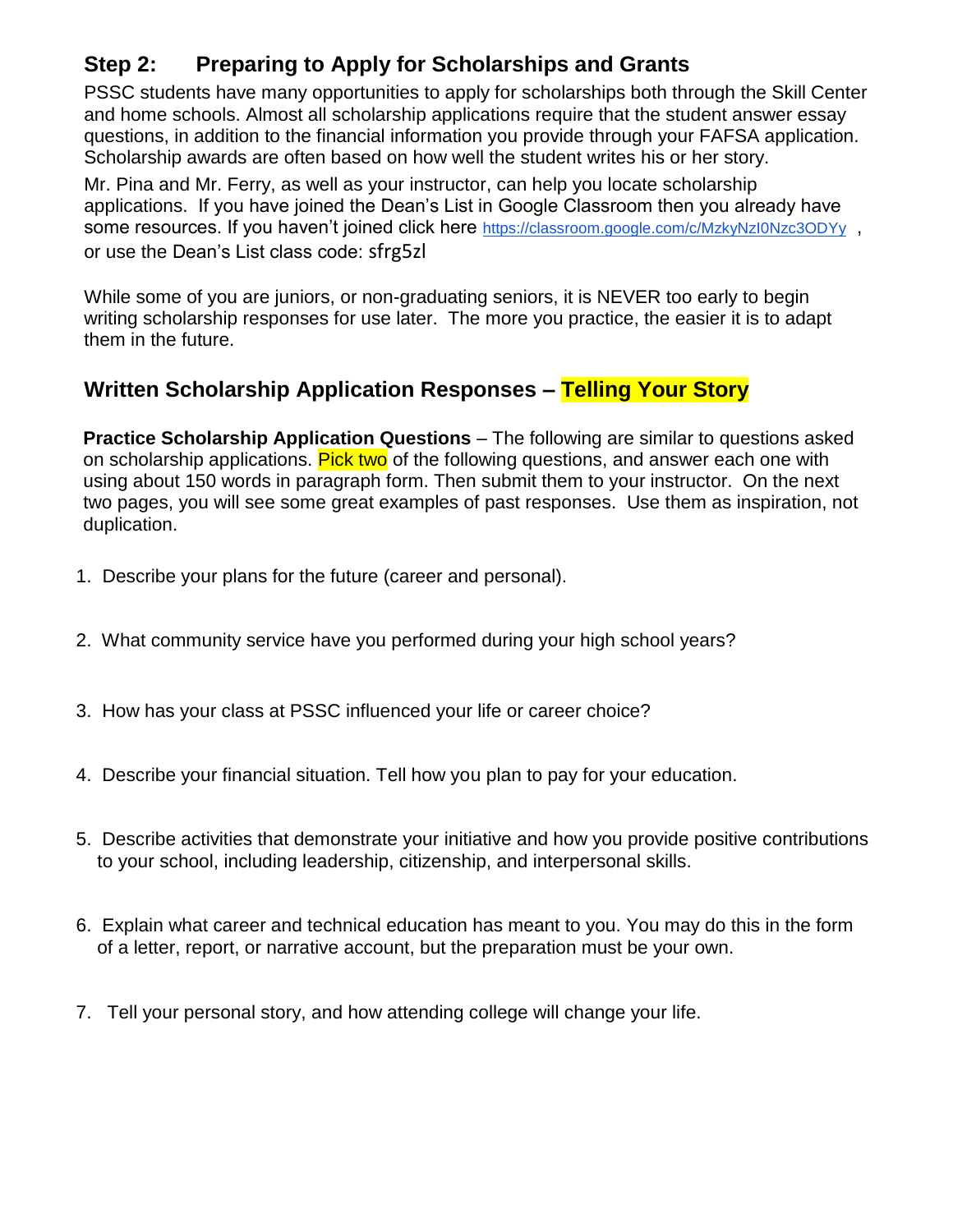#### **Sample Scholarship Question Responses. Use these examples as inspiration to get started.**

#### **1. Describe your plans for the future.**

I have known since I was in junior high that I wanted to be a nurse. I was chosen to participate in an event called "Step to the Future", where I was paired up with someone from a list of different professionals. I chose to shadow a surgeon, and I got to see several minor surgeries in his office. I knew this was the field for me when I did not faint. My plan is to go to a four year college to get my nursing degree and become an RN. My parents and I have visited two universities that have nursing schools and I have applied to both. I am looking forward to getting my acceptance letters and begin my journey into the medical field.

#### **2. What community service have you performed during your high school years?**

Community service has been a big part of my life since I was younger, and I am still very involved in helping others. Each summer, our church takes people to Mexico where we build or remodel houses for families in that area. I have gone on that trip three times and loved seeing the smiles on their faces when they saw their new homes. I also volunteer as a tutor at an after school program at the Boys and Girls Club in Federal Way. I work with 4<sup>th</sup> and 5<sup>th</sup> grade students on English and math. Another way that I give back is by working all of the fundraiser dinners we do in the culinary program at PSSC. I have done this for the last two school years, and worked four events so far. I am hoping that I will be chosen for one of the culinary scholarships.

#### **3. How has your class at PSSC influenced your life or career choice?**

My classes at PSSC have had a big influence in me both personally and professionally. Before PSSC I was lost, in a sense that I had no idea what path to fallow, I mean I knew I wanted to study but had no information on where to go after high school. PSSC guided me in the right direction. The classes at PSSC give you the training in a professional setting, team work, the use of equipment and also help you develop confidence because you are getting career training and you are accountable for your actions.

### **4. Describe your financial situation. Tell how you plan to pay for your education.**

It has always been my dream (and goal) to go to college. I would be the first person in my family to graduate from high school AND college! My family doesn't have the financial means to send me to college, but they support me completely in this endeavor. Although I have been working for the past two years, that money is my contribution to my family's budget. I have completed the FAFSA form but I have also applied for scholarships and grants. I don't want to be saddled with debt after I graduate from college and I hope to finance my education mostly through scholarships and grants, rather than loans. The staff at Puget Sound Skills Center (PSSC) has been an incredible resource and support for me through this process. I don't believe I could have navigated through this maze without PSSC behind me!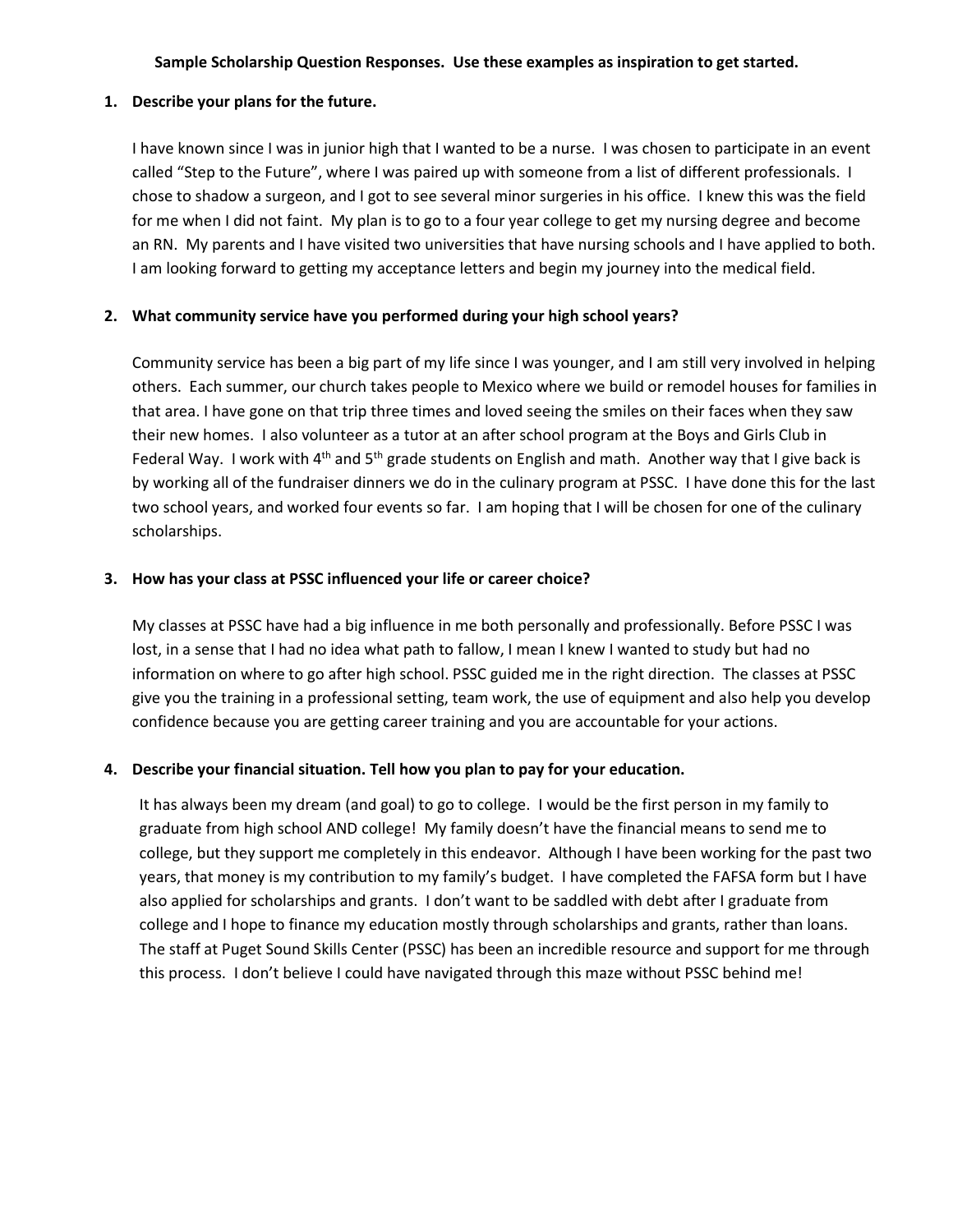### **5. Describe activities that demonstrate your initiative and how you provide positive contributions to your school, including leadership, citizenship, and interpersonal skills.**

I haven't really done much outside of school. Mostly I have to take care of my brothers and sisters after school. I go with my parents to the doctor and interpret for them. I am in the choir at my church and take care of the babies during the service. Other than that, I don't get involved in outside activities. I guess now that I think about it, I do serve my family and community in more ways than I thought.

### **6. Explain what career and technical education has meant to you. You may do this in the form of a letter, report, or narrative account, but the preparation must be your own.**

Learning a career at PSSC means the world to me. Before, I was stuck in classes at my school and wondered what stuff I was learning would be useful in my life. I was bored, and my grades were low because I didn't see the point. When my friend told me about her class at PSSC, where she was training to be a firefighter I couldn't believe it. I have always wanted to do that or be a paramedic, and nobody told me I could start learning that in high school, for free! Since last year, I have been learning what it takes to succeed in that industry, the hands on skills, the math, and the level of fitness I need to respond in emergency situations. I hope to get further training in Alaska, and I never would have known how to start without my class (and teacher) at PSSC.

### **7. Tell your personal story, and how attending college (or serving in the military, having a well-paying job, or getting into an apprenticeship etc.) will change your life.**

For me attending college will change my life in so many ways. First it will help me financially when I get out on my own. I will have a better life than the life my mother had. I will be able to help my mother who sacrificed for me to get my education. Attending college will also help me further in life. I feel that I will be so far ahead of my friends when it comes to getting a better job because of my education and training. I will be financially stable and independent. My mom has always told me to be the best you can be with your life and education and this scholarship will allow me to do so.